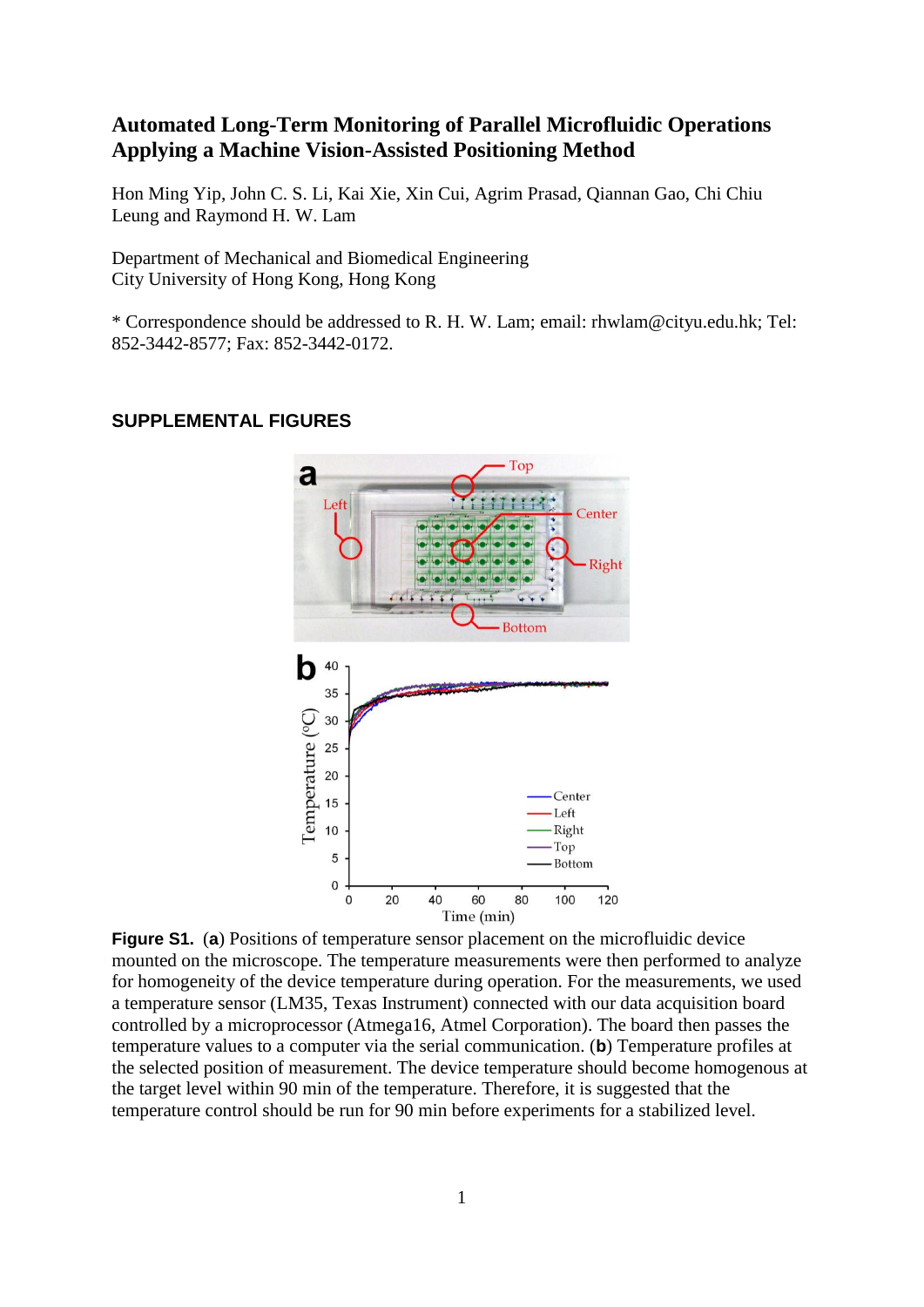

**Figure S2.** Photographs of water tank and confined incubation region. (**a**) The water tank included a flask filled with distilled water for humidification of compressed air with  $5\%$  CO<sub>2</sub>. The gas flowed through the water and then to the confined incubation region through tubing. The lengths of tubing placed in the temperature controlled shield were >1 m for both upstream and downstream of the water tank, because a sufficient traveling time of the flowing gas should be provided for temperature stabilization. (**b**) The confined incubation region contained a microfluidic cell culture device was place in the region. It included also a gas inlet on one side, and an opening on the opposite side for the tubing insertion and the gas exit.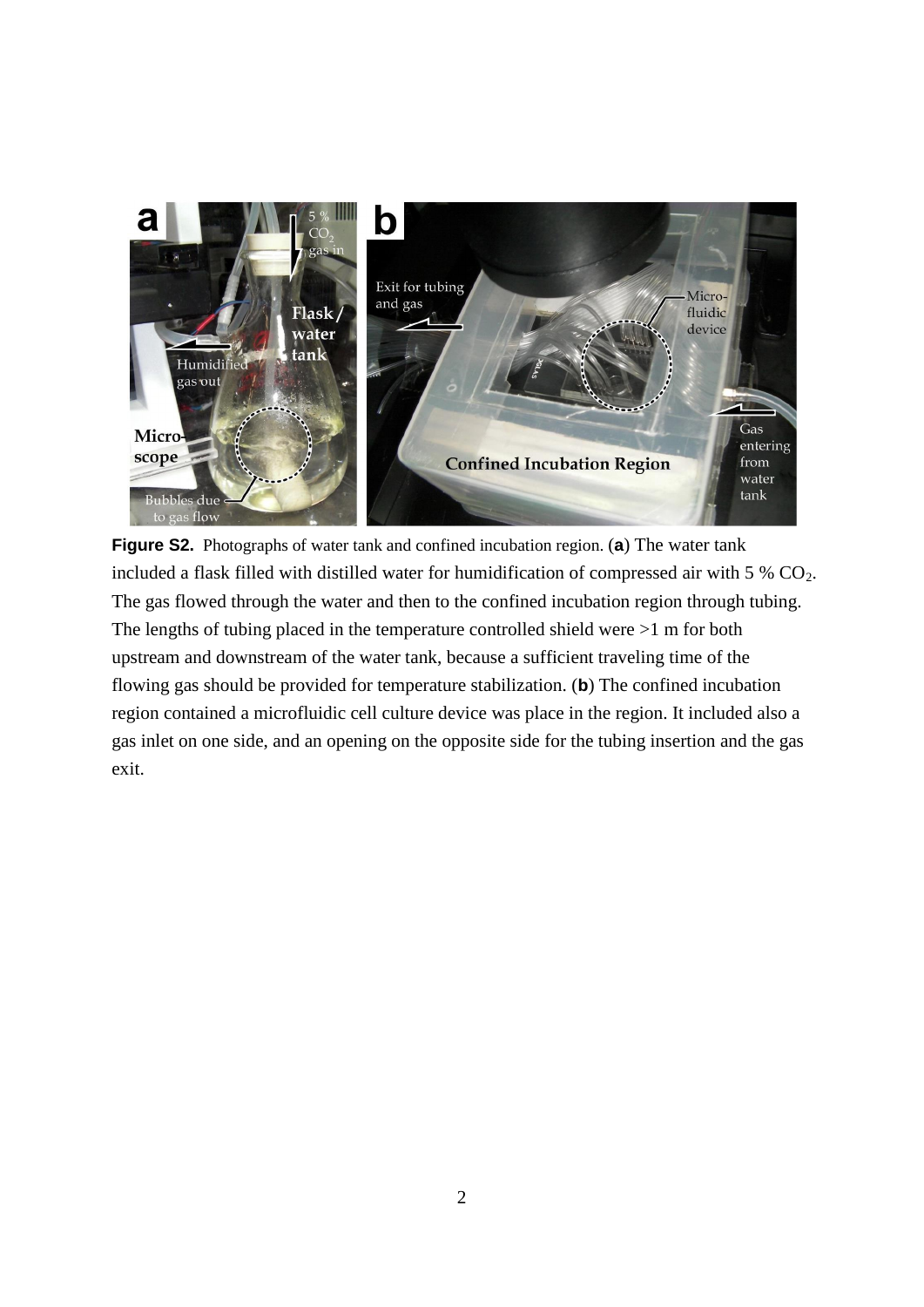

**Figure S3.** Illustration of the microfluidic device fabrication based on soft lithography.